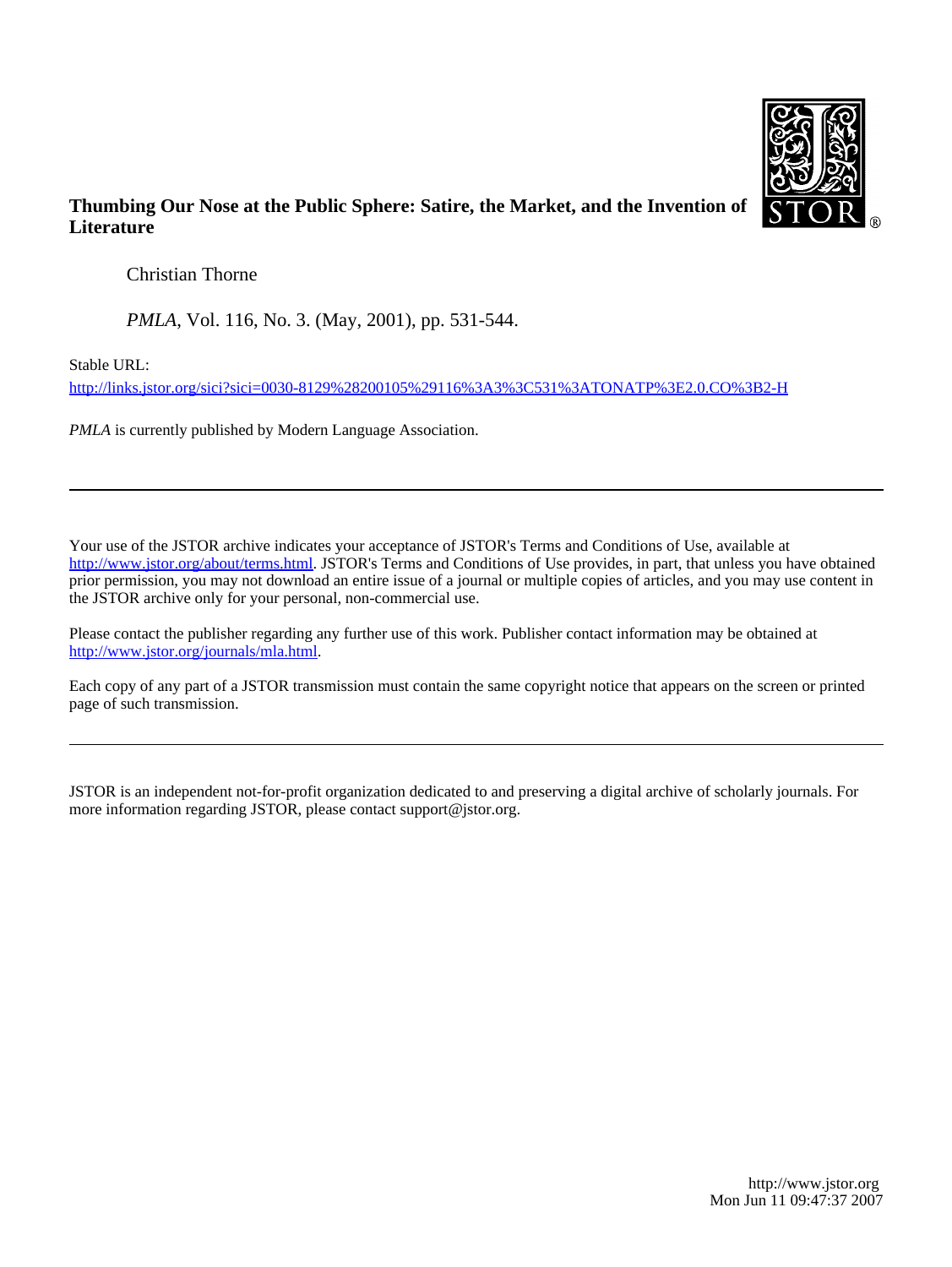# Thumbing Our Nose at the Public Sphere: Satire, the Market, and the Invention of Literature

### **CHRISTIAN** THORNE

BEGIN IN FABULAR FASHION, BY RECOUNTING TWO STORIES we tell about ourselves and our modernity and the books we read. My first story is so familiar that it nearly tells itself: Europe was once full of imbeciles; then came the printing press, and there were imbeciles no more; for with print came mass literacy, and with literacy came learning, and with learning—it is here that the story gets hazy—came democratic self-fulfillment in some guise or another. This is a story, then, of lettered nations and lettered subjects. It is a story, as well, of what Jürgen Habermas has lastingly termed the public sphere—the sphere, characteristic of modernity, "in which critical public discussion of matters of general interest was institutionally guaranteed"  $(xi)$ . The guarantor institutions in the public sphere have, of course, traditionally been print institutions. So it is in this sphere that we discover the full significance of print. It is in the public sphere that literate subjects come together to reflect on the business of nations. Print is public debate; it is the promise of critical reason.

 $\begin{bmatrix} 1 \end{bmatrix}$ 

This story, I need hardly point out, is out of favor, although even those readers who have long since parted with any belief in the essential value of great literature are likely to harbor some residual attachment to the value of the printed word. Michael Warner has dubbed this narrative the "Whig-McLuhanite" model of print history, and his phrase neatly encapsulates the charges against it, which are that it indulges in a crudely progressive technological determinism *(Letters 5).*Yet the critique as it has evolved is, in fact, more shrewd than this: few scholars have suggested that it is simply wrong to claim that print has been liberating in roughly the manner outlined here. Many have insisted, rather, that print is not necessarily or inherently liberating. Print, these scholars contend, is not inherently

CHRISTIANTHORNEis a graduate student in the Literature Program at Duke University,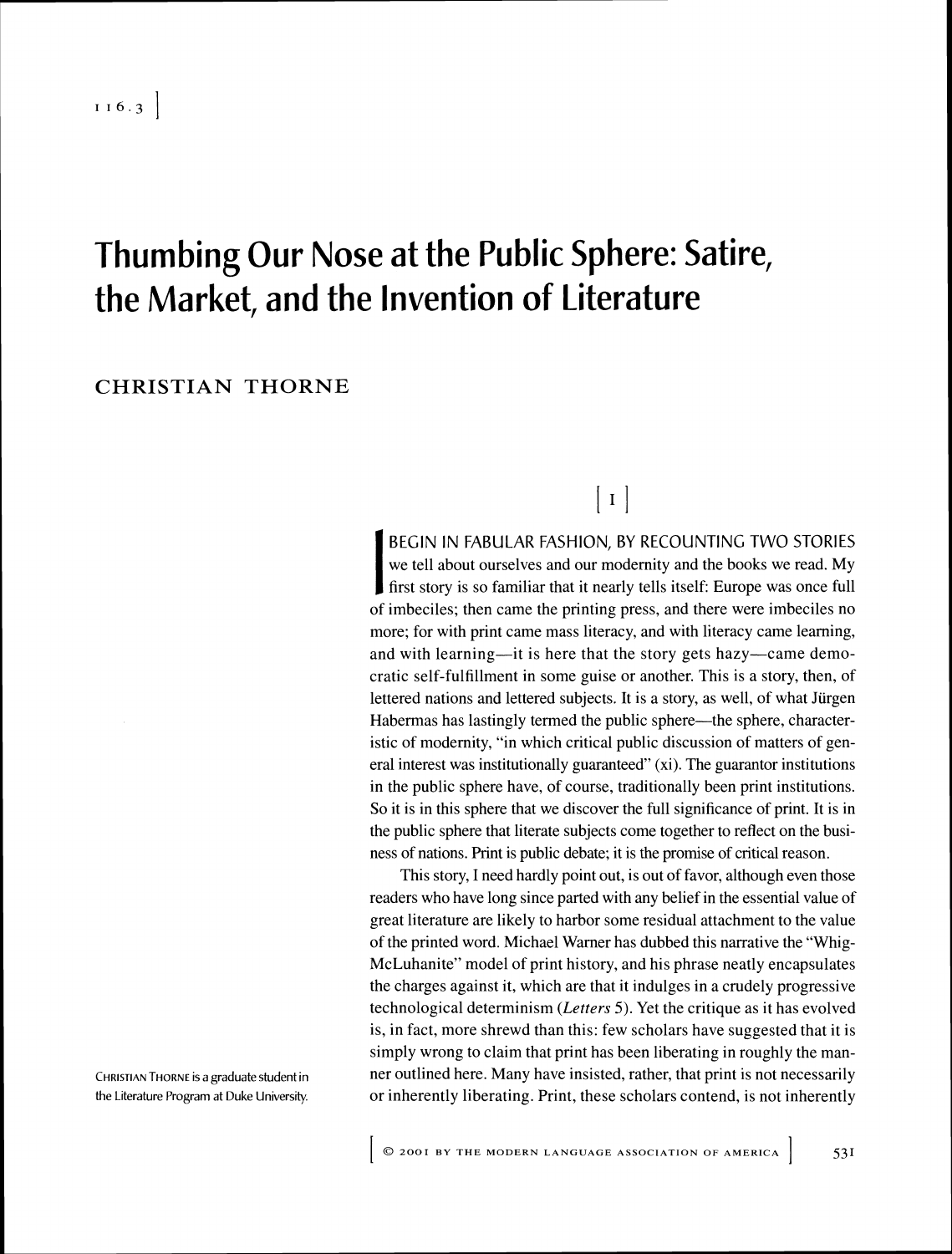anything. Print culture may have played something like a democratizing role in Europe and America, but it has done so only insofar as it was enmeshed in other phenomena, such as the expansion of capitalism or the rise of the bureaucratic state, and the limits of its democratizing project have been the limits of those other institutions. Capital and the state may have been significantly changed by print, but they themselves helped transform print and cannot, therefore, in any simple way be explained by it. As much as print has set the terms for our modernity, so too has print been shaped by our modern social and political institutions. The technology does not exist apart from the politics that assigns it its meanings or functions; print is not prior to culture. Recent projects in what is usually called the history of the book have thus had a story of their own to tell: they have spun a political history of print. They have insisted that we cannot understand the effects of print without understanding print's place in the social- symbolic order.

Warner's *Letters of the Republic* is a model effort of this kind. "The West," Warner begins, "treasures few moments in its history the way it treasures the story of the democratization of print. In the century preceding the American and French revolutions, men of letters commonly linked the spread of letters to the growth of knowledge" (ix). Warner's purpose is to call this story into question; indeed, his topic is early American republicanism, and he goes on to make the strong case that our tendency to naturalize a certain logic of print has worked to obscure the limitations of the republican politics that print is said to underwrite. I have few quarrels with this argument as far as it goes; I would, however, append to Warner's project the following simple observation: the narrative that Warner identifies here—the story of the democratization of print-has become self-evident in Europe and America only because it has won out over other, competing narratives of print. Warner tells the story of his Poor Richard republicans, and he tells it well. But there is another, equally political story here, the story of those writers who, in the early eighteenth century, already denied the benefits of print and repudiated the knowledge and the democracy that were said to attend to it. It is this second story that I would like to tell. This essay, then, concerns the contending meanings of print in the early modern period, although unlike Warner I take England as my site of investigation. This study is about the self-proclaimed opponents of print and the public sphere.

## $\vert$  II  $\vert$

*[From Bedlam] Miscellanies spring, the weekly boast*  Of Curll's chaste press, and Lintot's rubric post: *Hence hymning Tyburn's elegaic lines, Hence Journals, Medleys, Mercuries, MAGAZINES: Sepulchral Lies, our holy walls to grace, And New Years Odes, and ull the Grubstreet ruce. -Alexander* Pope, *The Dunciad* 

In his seminal *Structural Transformation of the Public Sphere,* Habermas points out that one of the key moments in the development of the English public sphere in the eighteenth century is the formation of something like a print opposition or fourth estate. The public sphere, he notes, can only really take hold once the interrogation of state power becomes one of the expected features of print discourse, as it does for the first time in the Tory journalism of the 1720s. In Bolingbroke's *Craftsman,* Habermas argues, "the press was for the first time established as a genuinely critical organ of a public engaged in critical political debate" (60). The year 1726 is of particular importance in this regard, because its summer saw the publication, in rapid succession, of three great Tory satires: Jonathan Swift's *Gulliver's Travels,* John Gay's *Fables,* and Alexander Pope's *Dunciad.* For Habermas this is a watershed moment. He sees in these polemics the opening volleys of the opposition's literary flank, in which the critical exercise of public reason is given the polished respectability of belles lettres. Collectively, he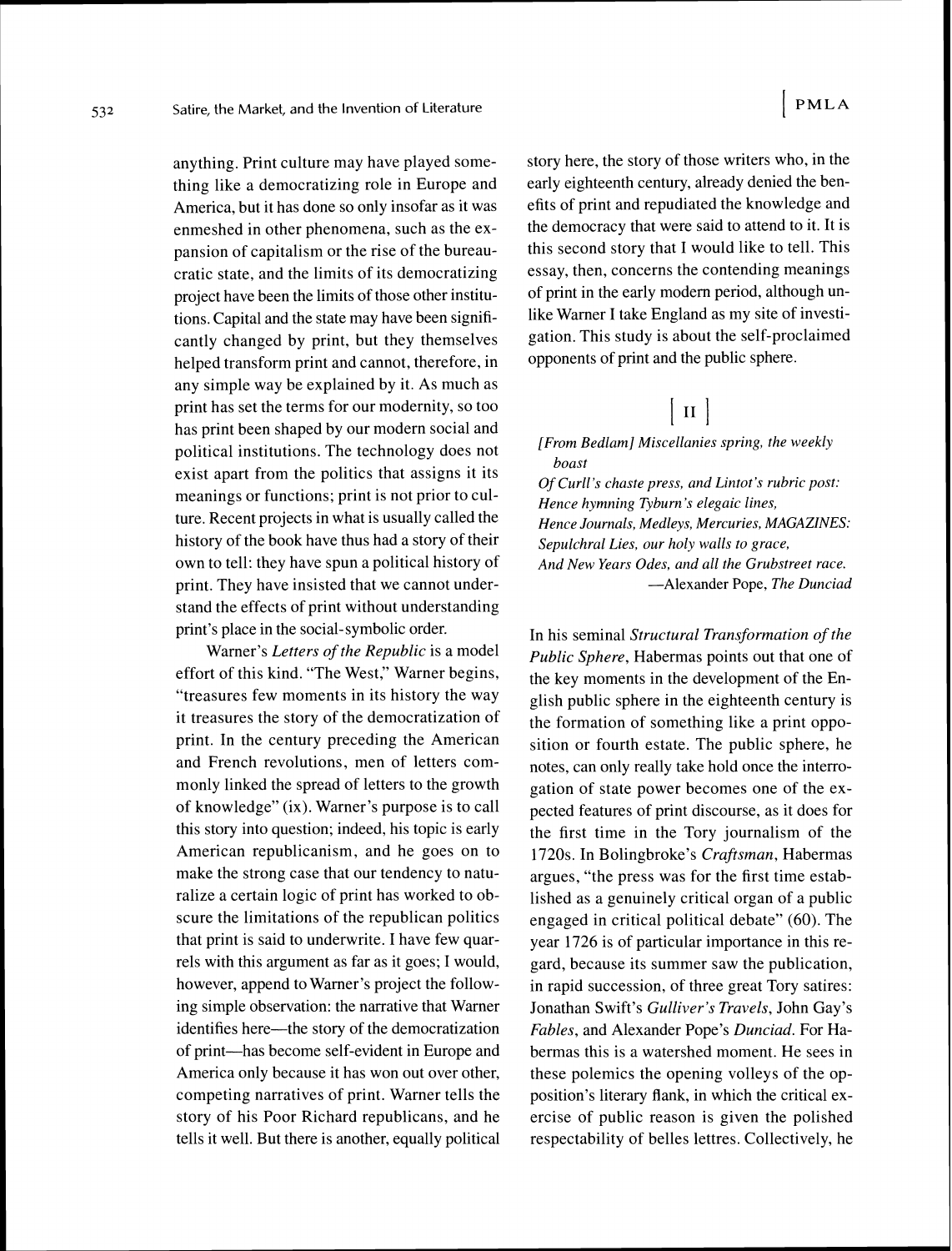argues, Swift, Pope, and Gay worked to establish the idea that a ruling body could be criticized publicly, in print, as part of a sustained debate about the legitimacy of authority.

There is a sense, no doubt, in which Habermas is dead-on. Few would contest that, taken together, the Tory satires of the early eighteenth century make for an unprecedented display of public truculence. Swift, Pope, and Gay are only the most enduring members of a vociferous gang of Tory controversialists engaged in an unremitting campaign against the venality of Robert Walpole's Whig oligarchy. If we follow Habermas's account-and, again, there is good reason to-it would seem the Tory satirists must play a prominent role in any narrative of print and the rise of democracy. Habermas himself is atypically blunt on this score: the Tory satirists, he declares, are forerunners of the West's finest journalistic traditions. They are "exemplary of the critical press" (61). On this point Habermas is in accord with a scholar as otherwise far removed from him as J. G. A. Pocock, for whom the same writers are "the first intellectuals of the Left"  $(477)$ .<sup>1</sup>

Keen as this point is, however, it may be keen in ways that Habermas does not seem to understand, for if there is one feature of modernity that Tory skepticism consistently targets, it is the very idea of a public sphere and a critical press. The cast of characters in Tory satire is a catalog of Habermas's public-sphere participants--politicians, scholars, stockjobbers-and for the Tories this cast is unmistakably a typology of fools. What is more, if there is one feature that unites Swift, Pope, and Gay, at least in their Scriblerian mode, it is their common loathing of discourse not a particular discourse but discourse as such, the very procedure of public argument. This observation alone should do much to complicate Habermas's suggestive but perhaps somewhat too blithe notions of a Tory fourth estate. For the consistent effect of Tory satire is, in fact, to expose England's early modern political culture as a dictatorship of the public, as a catastrophic attempt to predicate power on public opinion

rather than on virtue. Modernity, in this vision, is a fall from grace, a deplorable break from a past marked by manly earnestness and into a feminized present of hypocrisy and superficial luxury. My point here is simple: if we are looking for the opponents of print and the public sphere, these are the writers—the same writers who are in some sense most representative of that sphere. If we wish to understand the canonical Tory satires, therefore, we must read them against the rise of the public sphere and with an eye toward this compelling contradiction. My aim here is to provide a general account of Tory satire, one that might reestablish the interest of these texts for a wide range of readers and in which detailed readings could at some later point be undertaken, readings that would attend more closely to the many varied ways in which the Tories deploy the strategies outlined here.

My questions are first of all historical. What were the contradictions inherent in print at the advent of Britain's commercial revolution? What concessions did the bourgeois public sphere exact from its participants? But these questions speak, perhaps more pressingly, to lingering culturalpolitical concerns: What is the place of oppositional discourse in the print market and in the conventions of public reason? How do the critics of a commodity culture position themselves in that culture's institutions? And how, finally, do we account for the continued appeal of the literary? We might think of this last as the essay's secret query, for careful attention to the Tory satirists should allow us to account with precision for the emergence of literature in the eighteenth century as modernity's central cultural category.

The issues are threefold:

1. The Tory satirists, as a rule, proceed with more force than finesse. Even in its most literary manifestations, their polemic is easily available in the texts, so that no great exegetical effort is required to round up its tropes and trace its strategies. The Tories are forever drawing battle lines. It is commonly noted, for instance, that the public sphere came into being on the wings of three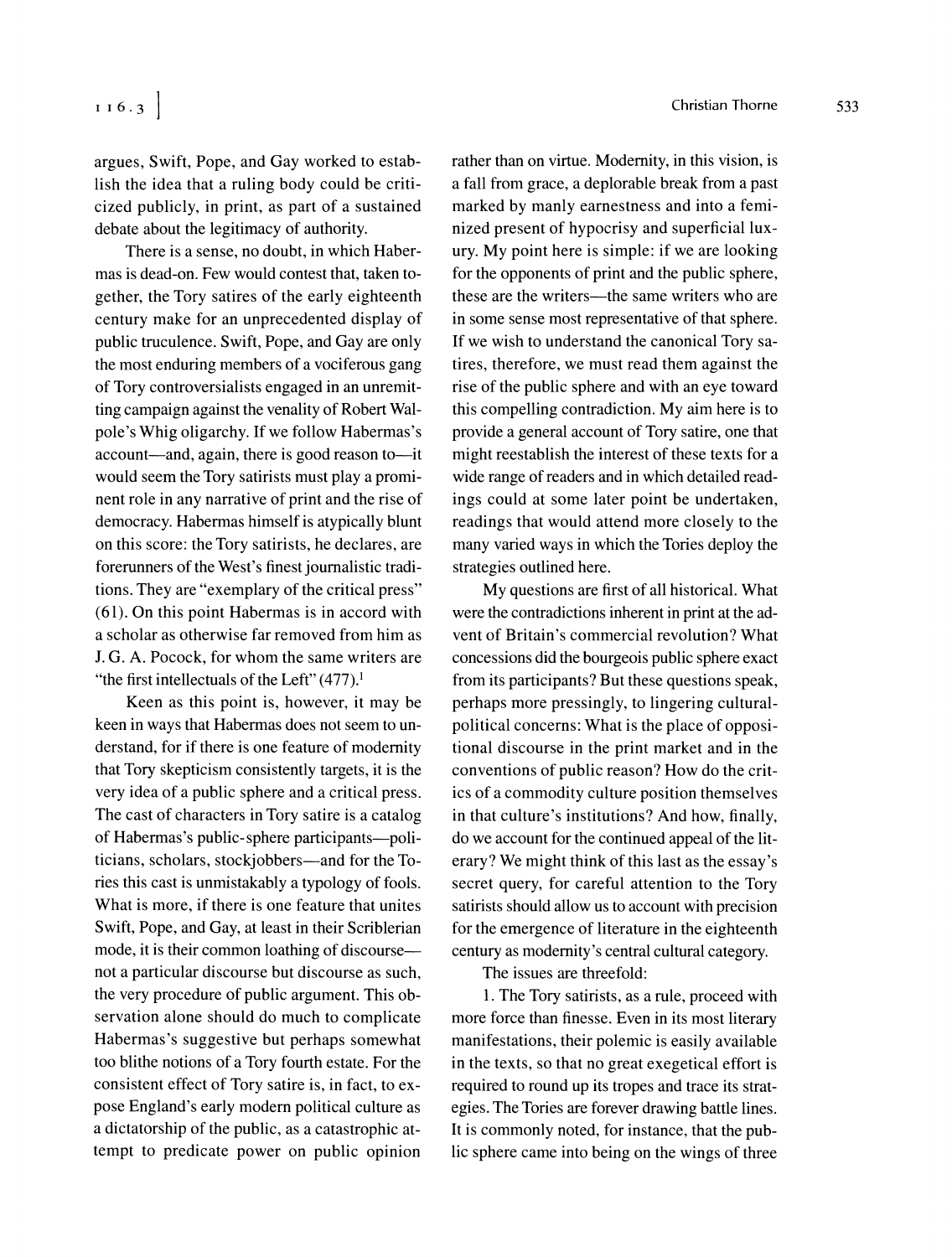(closely related) historical developments: the rise of Parliament and party, the expansion of capital during the Financial Revolution, and the creation of the free press with the end of censorship in 1695 (Habermas 58; Dickson; Carswell). These three, it just so happens, are a fairly accurate shortlist of Tory bugaboos; they are a quickly sketched profile of a pathological modernity. Party, for the satirists (however proud their own party label), is never anything more than "Faction,'' the lamentable symptom of an ailing and divided nation. Capital is a sham, replacing a yeoman's economy of landed value with modern institutions of phantom credit. As for the rise of the free press—the Tory disdain for the modern print trade is complete. Swift and his fellow satirists greet the glut of print with something akin to hysteria; almost wholly anticipating recent handwringing over the Internet, the Tory satirists imagine that the proliferation of textuality in the wake of a new information technology can only have dire consequences for the polity (Rogers). The rise of print culture heralds an age in which signification will run amok, flooding the polity with an undifferentiated mass of contradictory opinions and arguments and thus corroding traditional forms of citizenship or civic virtue.

It is important, of course, not to separate out the strands of the Tory polemic artificially. The avenues of critique enumerated here are ultimately part of a single vision, that of a disunited society governed by Grub Street and infected by a market morality. This vision, moreover, is underwritten in each of its manifestations by a severe repudiation of the critical reason that is supposed to be the hallmark of modernity or the public sphere. Tory satire reserves special scorn for the "Critick"—a figure characterized chiefly by his punishing pettiness of mind and made ugly by a pretense to knowledge that is an illconcealed bid for power. Critics of this caliber bode ill for civic discourse. In Habermas's compellingly idealized account, the early modern public sphere "developed to the extent to which the public concern regarding the private sphere

of civil society was no longer confined to the authorities but was considered by the subjects as one that was properly theirs" (23). But for the Tory satirists, enveloped in the gloom of their pessimistic anthropology, the public arrogation of authority can only be ominous. For the proponents of the public sphere, rational-critical debate offers a blessed alternative to domination; for the satirists, the public sphere is merely a new kind of domination, the tyranny of corrupt commercial interests.

Stated in these terms, the Tory critique has a familiar ring to it—it is much the same critique Habermas makes. Indeed, the Tory position may seem, on closer inspection, more familiar still. According to Habermas, the public sphere's key function is to "compel public authority to legitimate itself before public opinion" (25). The public, in other words, is said to possess, or perhaps to produce, some knowledge (about its interests or the constitution of good government), and the exercise of authority is supposed to be predicated on that knowledge. It is this attempted link between knowledge and authority that commands our attention here, for the Tory satirists' complaint against the public sphere is finally an epistemological one. Swift and Company never tire of railing against the modern "commonwealth of learning"—or, as Pope has it in the *Essay on Criticism,* "The bookful blockhead, ignorantly read, / With loads of learned lumber in his head" (lines 612-13). We might think here of the mock footnotes that threaten to engulf the *Dunciad,* of the brutal and muddleheaded philosopher-kings of Swift's Laputa, of the woman butchered by science in his *Tale* of *a Tub* (82-83). The effect of this mockery is to call into question what is often termed the standard of knowledge: underlying the Tory reproach of modernity is a skeptical insistence-a stalwart insistence in Swift, an oft-qualified one in Pope-that we can possess no knowledge worthy of the name, because we have no secure, philosophically unimpeachable criterion by which to decide what knowledge is. The epistemophilia characteristic of modernity,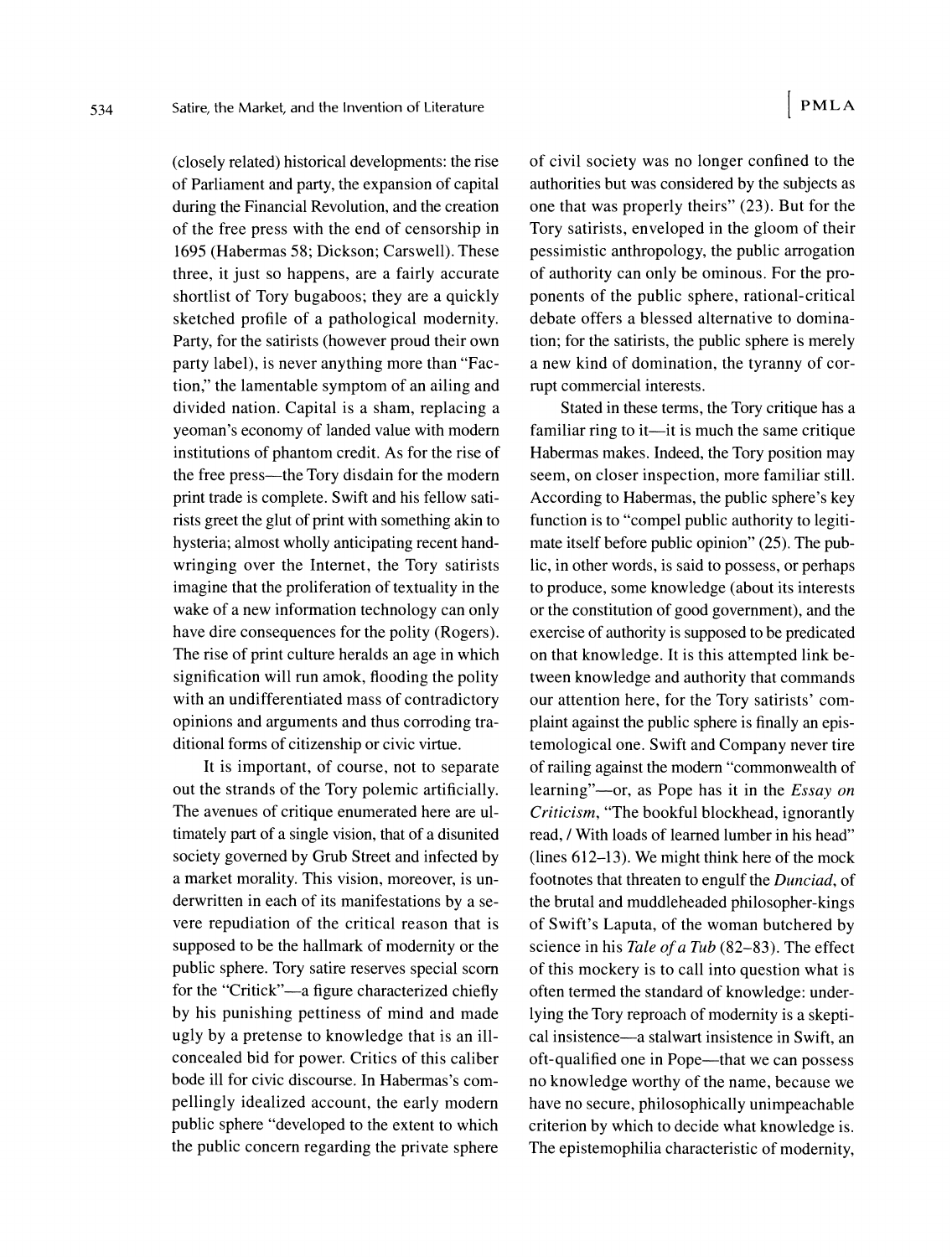therefore, is fundamentally misguided; it leads not to a definitive corpus of common knowledge but to an insane proliferation of argumentative standpoints. And the idea that authority should be called on to validate itself in ambitiously epistemological terms is just a disaster. For if there is no transparent epistemological standard by which authority can justify itself, then to demand public legitimation for authority is to subject power to an inadjudicable infinity of competing standards and thus to throw the status of authority permanently, chaotically into question.

Without this emphasis on maintaining authority, the Tory satirists would seem like Marxists or postmodernists *avant la lettre.* In fact, they were republicans of a special kind. There is a peculiarly English brand of Machiavellianism that has a kind of afterlife in the figures that oppose the various postrepublican compromises of the Restoration and beyond (Pocock). One might think here not only of Swift and Bolingbroke but also of sundry other partisans of what is usually termed the Country ideology, which in its broadest contours is an unlikely fusing of a (more or less egalitarian) political understanding of virtue with traditionalist, hierarchical forms of deference. The Tory polemics of the early eighteenth century are a virtual combinatory of seventeenthcentury discourses, drawing on Thomas Hobbes and James Harrington in equal proportion, weaving together humanist notions of virtue with an absolutist insistence that social authority be unitary and incontestable. More precisely, the Country ideology is a combination of Florentine republicanism and the mythic agrarianism of the Physiocrat—a crossbreed for which the iconic figure of the yeoman may be taken as emblematic: the robust farmer-patriot whose landholding, however small, allows him to participate independently in the nation's affairs, without depending for his livelihood on the corrosive largesse of some governing class.

The important thing to understand about this eighteenth-century Machiavellianism is that it has reconciled itself, albeit with reluctance and rage, to its own reduction to the status of a critical ethics. By its own account, it is a republicanism without a republic. In this sense, its "virtue" names no longer a lived practice but only a vantage point from which existing social practices may be denounced.<sup>2</sup> The fury characteristic of writers like Swift is fueled by a sense of futility in the face of civic entropy. The millenarian viciousness of Country ideology derives from a sense that while the governing classes of early modern England—the Whigocracy or the Robinocrats or the monied interestcan be railed against, they cannot be coherently opposed, because the only true opposition to the mercenary powers of the Whig regime would be a complete reawakening of virtue throughout the English polity, if indeed in its dismal and degraded state it still merits that name.

The most familiar face of eighteenth-century Machiavellianism is thus that of God's Englishmen-Tory citizen-prophets playing a vanguard role in a drama at once national and chiliastic, united in fierce opposition to the dominant institutions of the early century: the public sphere, public credit, the newly professional military, the parliamentary state and its bureaucracy. Swift and his fellows have a fairly clear historical narrative to tell—the story of backwoods Anglo-Saxon virtue put to the test by urban corruptionbut they recount this story mournfully after the fact, the way a certain type of American might even today bemoan the passing of the cowboy. Tory history, reduced to its essentials, goes something like this: the old agricultural economy once supported the stout yeoman, whose virtue was crucial to the health of the nation, not so much because that virtue gave the English polity a broad political base as because it formed the bedrock of a special, uniquely English class. This class, a not quite gentry, was distinctive in that it combined the hardiness of the Nordic peasantry with the authority of the Continental aristocracy, while dodging the barnyard oafishness of the former and the lacy effeminacy of the latter. And in this story we find the decidedly un-Habermasian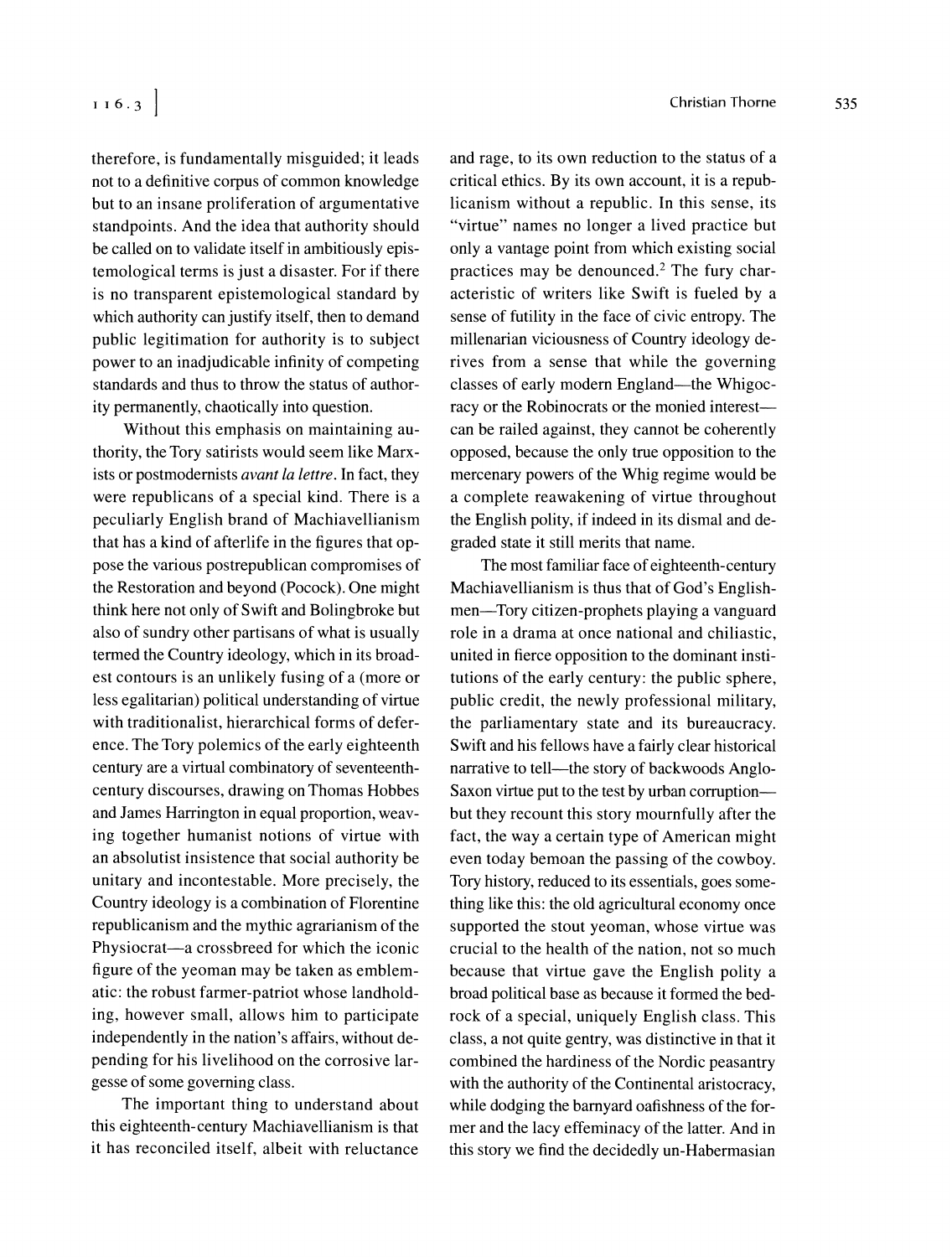536

bottom line: The Tories transform the republican vision of a more or less egalitarian and openended politics into a disaffected myth of English patriotism and class prerogative, in which republicanism takes the guise of a strident, splenetic antimodernity. To the extent, then, that they retain any notion of the public, theirs is a public of heroic men casting aside particular interest to forge a common will and foster the common good, not a public of essentially private persons piecing together some craven consensus to novel commercial ends (Baker 187).

2. In addition to the surface polemic of these satirical texts, there is usually a historical narrative implicit in their contempt, where the contending readings of the public sphere become particularly clear. The bourgeois public sphere is born of the turmoil of the seventeenth century. Insurrection and regicide are its enabling acts, and yet to sustain its claims to reason, that sphere must efface its history. To the embarrassment of the mavens of modernity, the Tory skeptics are forever hell-bent on rearticulating that originary conflict. Their political polemics and satirical stories work to construct continuities between a mad present—marked by financial corruption, seemingly endless military endeavors, and the spiraling demands of the administrative state—and the past hundred years of, in Swift's words, "Conspiracies, Rebellions, Murders, Massacres, Revolutions, Banishments; the very worst Effects that Avarice, Faction, Hypocrisy, Perfidiousness, Cruelty, Rage, Madness, Hatred, Envy, Lust, Malice, and Ambition could produce" (Gulliver's Travels 120). Where the proponents of the public sphere see its operations as informed discourse, Swift and Company see only the permanence of dissent, an ominous pretense to evenhandedness on which is inscribed the violence of revolution.

3. There is furthermore the question of form. Most current historicist accounts of early modern satire hardly take on the question of form at all. They content themselves instead with simply reading the thematics of the text,

distilling its argument into a series of discrete propositions that can then be brought into dialogue with other political "standpoints." Most formal accounts of satire, by contrast, have little more to offer than the ritually incanted insight that the satirical text "perpetually undermines itself," dissolving without end into a wash of delicious indeterminacies. But to fetishize the "destabilized text" in this fashion, to play this game of infinitely receding ironies, is to ignore the fact that the formal unreliability of satire already has a kind of ideological valence. In the context of a public sphere that assigns new and grandiose roles to print, to act out textual instability in satirical form is already to engage in a polemic. It is to tutor the reader in the insincerity of print.

Let us consider Swift, whose satire—more so even than the work of his confederates-is marked by his ability to mimic the voices he mocks. The belabored neoclassicism of Pope's style itself signals a cultural project: it is a bid for vanished dignity. But Swift shows no such confidence in the ability of antique models to regenerate the virtue that modern social practices lack, and so he delivers his prose hostage to the degraded rhetorical forms of the metropolitan market. Swift in effect adopts the premises or habits of thought characteristic of his opponents in an effort to drive their arguments toward an illogical, inhuman extremity. His "Modest Proposal" is exemplary in this regard. Since we think the market should regulate human affairs, since we consider the Irish less than human, and since the Irish are suffering from famine, why don't we just butcher their babies and put the meat up for sale? Beyond any specific intervention into the debates of the day, satire such as this—especially when writ large, as in A Tale of a Tub-constitutes a generalized attack on the conventions of public discourse and debate. The public sphere is founded on its ability to test truth claims, but Swift's aggressive skepticism seeks to rob these claims of the standards by which their soundness might be tried. By demonstrating how easily the rhetoric of ratiocination is manipulated, his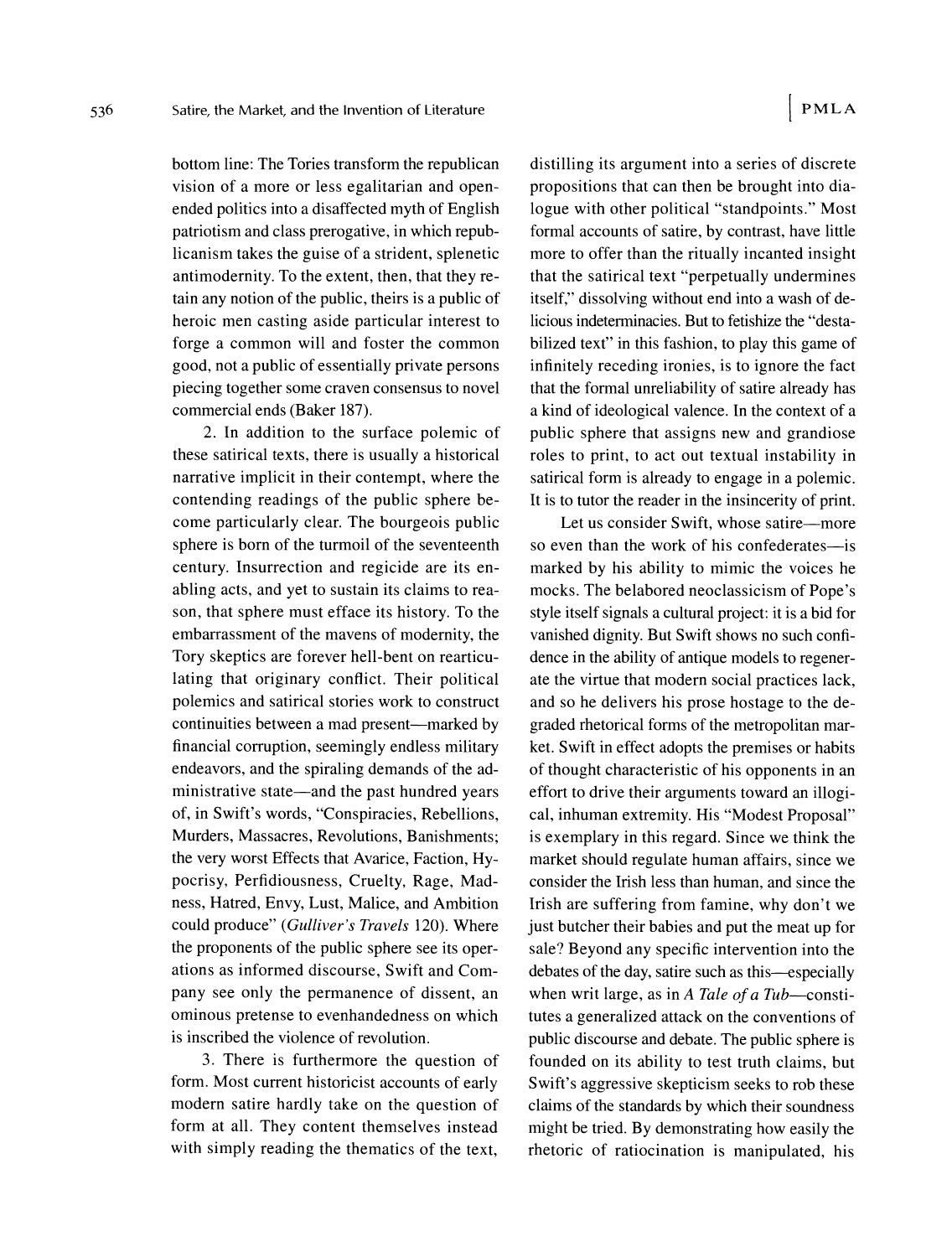satires work to empty public knowledge of its suasiveness and thus to deny the tools of persuasion to those whose business it is to persuade. Satire, in this special sense, never sets out to persuade anybody of anything. Its aim, rather, is to shout discourse down, to stifle debate, or generally to gum up the works. To make satire just another aspect of the public sphere, therefore-to treat it, as many scholars do today, as though it were merely part of the debate—is to miss the point. Tory satire, in all its archaic severity and quicksilver crudeness, is unwilling to argue according to the standards of public rationality.

## $\vert$  III  $\vert$

*Why did I write? what sin to me unknown Dipped me in ink, my parents', or my own? As jet a child, nor yet a fool to fame, I* lisped in numbers, for the numbers came. 1. . . . . . . . *.I But why then publislz?*  -Pope, *Epistle to Dr Arbuthnot* 

Such, then, are the textual contours of the Tory opposition to print and print culture. Let us turn our attention now to a formal matter of a more intricate kind, which we might best summarize in a well-worn theoretical phrase: the Tory satirists are caught throughout in a performative contradiction. The final fury of their polemics is always reserved for the institutions of the public sphere—coffeehouses, periodicals, the Critick and yet the Tories are, of course, wholly implicated in these institutions. They are a mainstay of the coffeehouse crowd. Their periodicals are the flagship publications of the day. Their uncompromising assault on the Whig government, we might recall, is "exemplary of the critical press." The Tories, in short, must enter the public sphere to articulate their opposition to it. Their antimodernity, in this light, is merely a special kind of modernity, and I am curious, first and foremost, how the Tory satirists endure this paradox.

This issue is, to begin with, a rhetorical one. Catherine Gallagher has argued that women

writers in the eighteenth century devised a variety of complex rhetorical strategies to give legitimacy to their status as authors in the face of the marketplace and their masculinized profession. Following Gallagher's lead, we might ask in regard to the Tory satirists, How do satirical texts figure their own textuality? How do the satirists figure their own status as authors? How do they position themselves in relation to the marketplace? How, to be precise, do they envision a textuality that is both modern and outside the print marketplace? How, analogously, do they envision a textuality that is engaged though that word would not be theirs-yet outside the public sphere? Nuanced answers to these questions may be available, but on the face of it, a crude answer will do; for in its broad strokes, the Tory impulse is clear enough—and much less cunning than the authorizing strategies that Gallagher discovers in Aphra Behn and Delarivier Manley. The Tory strategy is to deny everything. Deny your textuality, deny your place in the market, deny your participation in the public sphere. "If I ridicule the Follies and Corruption of a *Court,* a *Ministry,* or a *Senate,"* Swift writes, "are they not amply paid by *Pensions, Titles,*  and *Power,* while I expect, and desire no other Reward, than that of laughing with a few Friends in a Corner?" (qtd. in Lock  $266$ ).<sup>3</sup> The satirical text is portrayed here as essentially private; its ridicule may be, in some ineffectual way, public-it may have, at least, public targets-but its important effects are wholly intimate. Satire gains significance only at a remove from the mechanisms of publicity and politics. Indeed, the satirical text is not even a proper text here. It is virtually a spoken act, a conversation or chuckle between pals, and is thus exempt from Swift's generalized critique of print or public argument.

The issue, at this level, is a rhetorical one, because it should be obvious that Swift's avowal of privacy is a wishful misrepresentation of his publishing practice.<sup>4</sup> But what of that practice? The Tory satirists, in effect, pose a tantalizing question for anyone interested in the history of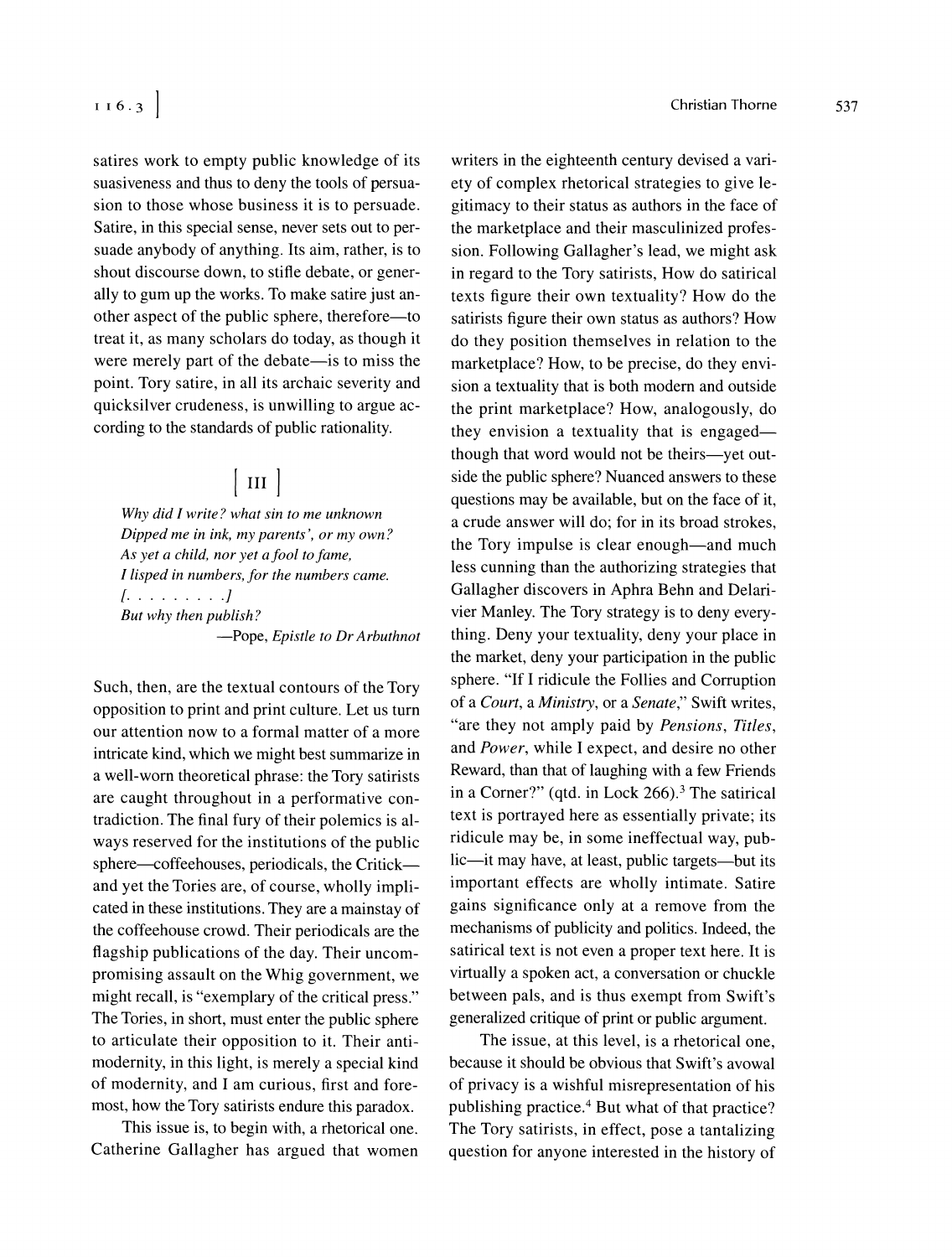textual forms: Can publishing be anything other than public? The answer would at first seem a clear no. The Tory satirists may desire this incongruity, but it is hard to see how the desire alone could liberate them from the print marketplace: they are public, like it or not. Two determining features of the publishing landscape of the early eighteenth century are instructive in this regard. We find, first of all, what I have already referred to as the rise of the free press. The expiration of the Licensing Act in 1695 amounted to what we would now call the deregulation of the publishing industry. The first decades of the eighteenth century saw the rapid proliferation of printers and presses across England, all engaged in a sudden competition for an expanding and eager, though still limited, readership. The free press was thus a newly commodified press, and perhaps the most important task facing any early-eighteenth-century writer was learning to navigate this uncharted market (Belanger).

The period witnessed not only the commodification of print but also print's wholesale politicization, giving rise to what Gallagher calls "the new public textuality of political controversy" (95). To be a writer of any stature in Swift's day was by definition to be a political writer. Similarly, to read nearly any printed document was to read it through a partisan lens, in much the way that European periodicals today are still read as center-left, say, or right-wing. These two developments, the rapid expansion of the literary marketplace and the politicization of print, are entangled in complicated ways. One notes among the writers of the early eighteenth century, Whig and Tory alike, a general distrust of the marketplace; and so there developed among this first generation of market writers a series of publishing strategies designed to mediate their position in the new literary economy, to hedge against the market or resist commodification. This design sounds rather grand, but it amounted to the search for new forms of patronage. The increasingly common practice of literary subscription, for instance, enabled authors to receive, in Leslie Stephen's words, "a kind of commission from the upper class." Subscription constituted a "kind of joint-stock body of collective patronage," a hybrid form of market patronage that promised to spare the writer the indignity of the bookstall (qtd. in Nicholson 10; see Foxon; Collins). But such subscription was reserved for the most prominent poets, most famously for Pope; so by and large it was political patronage that replaced aristocratic patronage as an author's primary means of support.

The problem for the Tory satirists was this: to the extent that they shunned the market, they had little choice but to become political figures in a manner that called their critique of politics into question. If they severed their ties to the political institutions they saw as corrupt, they were cast back on the market they abhorred. This dilemma is the ground of the performative contradiction in which they labored, which means that we should not conceive of this contradiction as a moral failing. The Tory satirists were not in some simple way hypocrites. They were fueled, rather, by a special kind of irony: the irony of immanent critique—the ideological bind that comes from having to launch a critique of prevailing institutions and discourses from within those institutions and discourses. It is a question of what Richard Brodhead calls "literary access," a question of the terms under which authorship is even possible, at specific moments in our history, under concrete political, economic, and cultural conditions (107-15).

I do not want to overstate this case, however. Recognizing the publishing frameworks in which the Tory satirists operated can help us formulate the performative contradiction they faced, but it cannot account for the full complexity of that contradiction. While the notion of immanent critique may illuminate the Tory quandary, in the end Tory satire cannot be conflated with that later notion, for the simple reason that the Tory satirists are out to undermine the very notion of critique. Theirs is a critique of critique, and the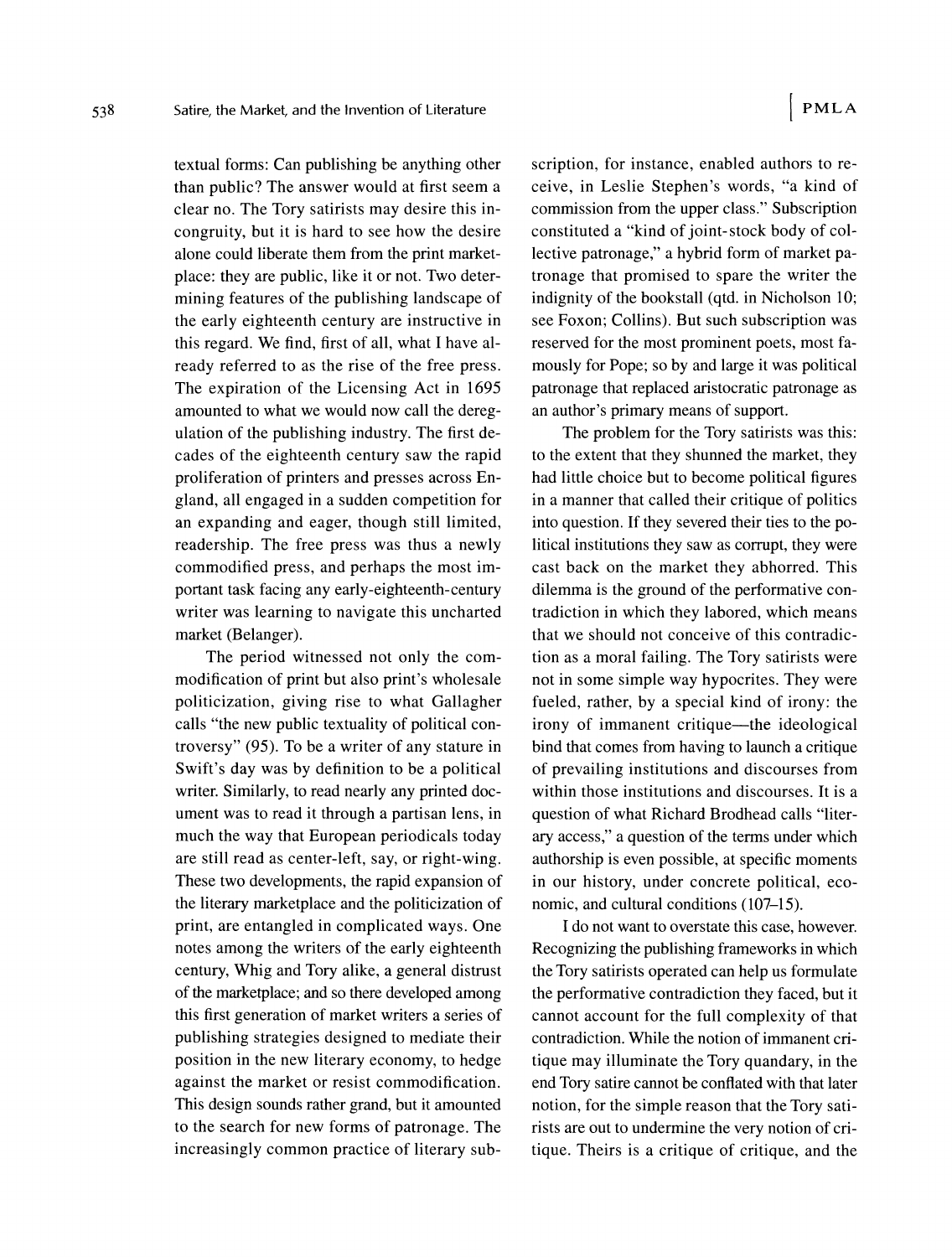dilemma here is simple but stark: if what you are criticizing is the glut of print or the institution of criticism, your very critical utterance, your every written word, compromises the authority of your stance.<sup>5</sup> An early example of this anticritical genre is published in 1700, by Richard Blackmore; it is entitled Satyr against Wit, and the futility of his effort is palpable in the title alone. The moderns, Swift writes in a similar vein, are like spiders, self-generating spitters of venom and spleen. The ancients by contrast are bees, pollinating men's minds, offering "Sweetness and Light" (Battle 113). These images are clear enough, but in his pointed arthropod metaphors, Swift signals his allegiance to one while defining himself as the other; he is an arachnid turncoat, the spider fighting for the bee. What is more, Swift draws out the ramifications of this schizoid self-loathing unflinchingly:

[I]t would be very expedient for the Publick Good of Learning, that Every True Critick, as soon as he had finished hisTask assigned, should immediately deliver himself up to Ratsbane, or Hemp, or from some convenient Altitude, and that no Man's Pretensions to so illustrious a Character, should by any means be received, before That Operation were performed. (Tale 45)

Criticism, it turns out, is justifiable only when bent on its own destruction. So perhaps Swift is a bee after all—not the honeybee of his description but the bumblebee, sacrificing its life to deliver its defensive sting.

Just to bring all the strands together: If Tory satire verges on the suicidal, it does so because the public sphere and the market establish mechanisms of opinion and discourse so firmly that to argue against them is already to accept their terms and procedures. To rage to one's peers against the validity of the public sphere is already to enter the sphere's discourses. The Tory writers' express purpose is to stick up for what Swift calls the "common forms" of premodern England (e.g., Tale 82). The problem is that these common forms begin to articulate themselves as such only when contested by the differentiated institutions of modernity, but once the forms have been reduced to a self-conscious intellectual stance, one position among many in an institutionalized debate, they are no longer common, and to argue their authority is to abandon oneself to paradox. This is the Tory contradiction at its least forgiving.

There is a sense, however, in which satire as a form can be read as an attempt to reckon with the contradiction-a contradiction that, I hope I have made clear, operates at several levels. Beyond any specific intellectual intervention, the calculated obnoxiousness of Tory satire signals a simple refusal to enter the public sphere, to subject itself to a cloyingly convivial, clubhouse reason. Satire, this is to say, is an attempt to avoid the discursive demands of sustained argument while still engaging in the debates from which such argument emerges. The Tory skeptic must stand on the fringes of the public sphereat the coffeehouse door, so to speak---proclaiming in full voice his refusal to enter. Unwilling to participate in the game of persuasion, satire, whether in the form of Swiftian mimicry or Popish mock-heroics, becomes an attempt to evoke, through a series of negative gestures, an ideal that can no longer be positively articulated. Under the weight of modernity, satire broadcasts the transposed afterimage of traditional, authoritarian ideals that no longer seem rationally defensible and whose hegemony is waning. In these several senses satire is a kind of publishing that is not public. Satire is the Tories' defiant gambit to make good on that oxymoron.

An old argument claims that Tory satire is an exercise in negativity, though that negativity gets called by different names. Whereas the New Critics once spoke of Swift's savage irony (Leavis; Dyson), the Derrideans are now likely to discover self-deconstruction and aporia (Gill). My own argument, in this light, has been twofold: To the extent that Tory satire is a matter of negativity, we must give a historical account of that feature, which is as ideologically specific as the positive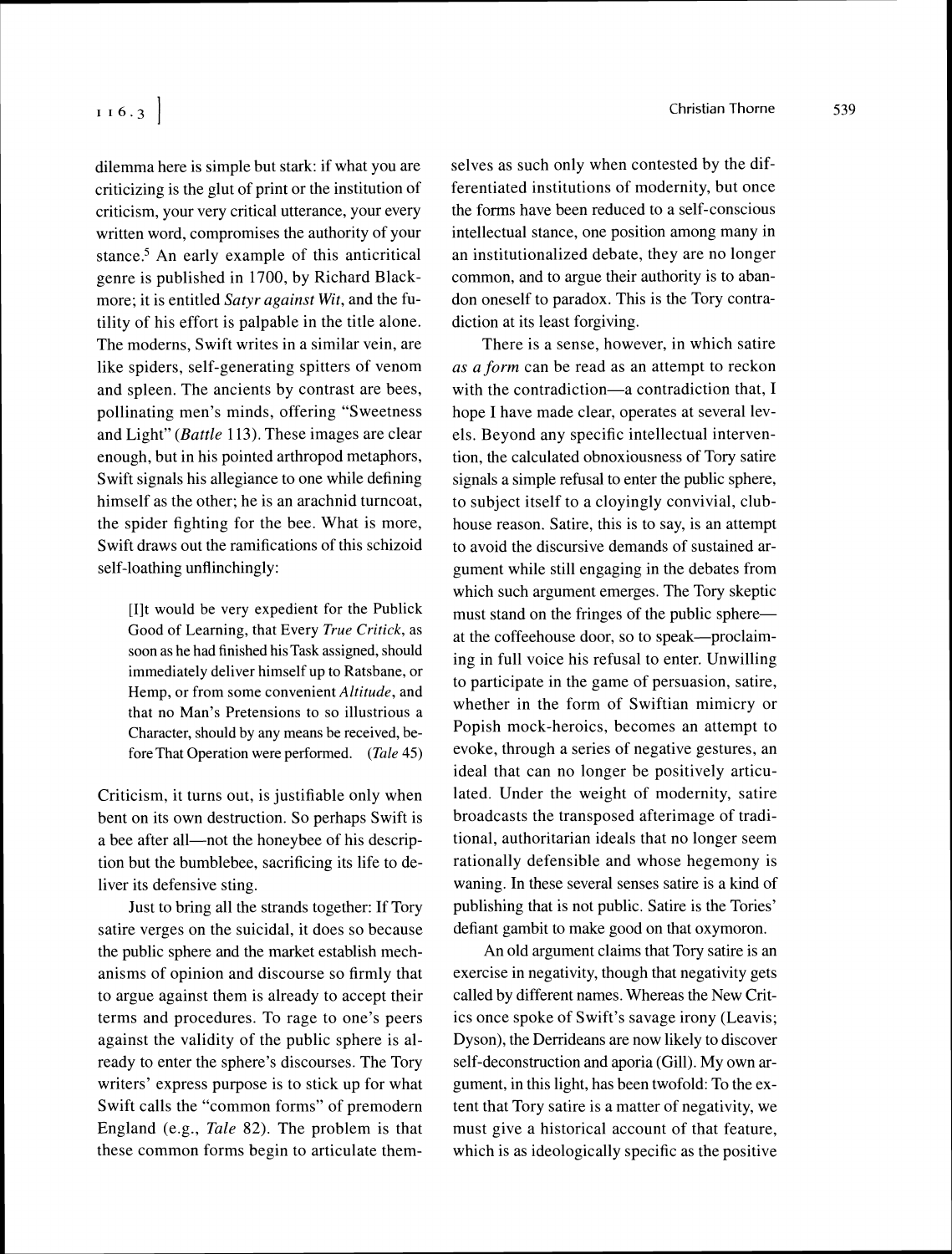positions it seeks to annul. In any such account, moreover, negativity will be only half the story. If we place too strenuous an emphasis on the Tories' refusals and repudiations, we will likely neglect their ingenious (though ill-fated) attempts to produce new textual forms, to solve at the level of genre ideological problems that can no longer be addressed at the level of argument. We may extend this observation's ambition, however, by following its line beyond satire into the rise of the novel, the Romantic lyric, and the philosophical discourse of the aesthetic: because while satire may fill this role for a time, what ultimately is a publishing that is not public if not the literary? When, in other words, is a public artifact not public? When it is aesthetic. Tory satire works to define the ideological dilemmas to which the categories of the aesthetic and the literary are a response. We have heard repeatedly in recent years that the constitution of literature in the eighteenth century is really just an attempt to keep the mob at bay, but it has been difficult to know what this claim refers to beyond a vague, unrevealing elitism. The public-sphere questions sketched in this essay might help fill such a gap, because they help us see, as the Tories would have seen, the value of literature as a form of textuality that is not merely political. To spell out the Tories' opposition to the public sphere is to make clear their desire for a form of textuality that operates at a safe remove from this degraded public space.<sup>6</sup>

There is a further paradox. The early eighteenth century is generally considered one of the great moments of political literature in anglophone cultural history. Among Habermas's most intriguing insights is the idea that, in the formation of the public sphere, the realm of culture or taste serves as a model for political discourse. His argument runs something like this: once art has lost its ceremonial or ritual functions, it achieves a kind of autonomy. This newly commodified art may be subject to contradictions of its own, but at least it is no longer subservient to aristocratic patronage. For the first time it can take on functions other than

those of representing the authority of court or church or aristocracy. Habermas's point here is that the autonomy that art claimed for itself when it entered the marketplace provided the early public sphere with a sense of what an autonomous critical reason might look like. When-to caricature the case a little-the seventeenth-century men of taste sat over their claret debating the merits of a poem, they were, had they but known it, rehearsing the exchange of ideas and opinions that would later define the public sphere. They were tutoring themselves in the possibilities of critical scrutiny or selfassertion. "The process," Habermas concludes, "in which the state-governed public sphere was appropriated by the public of private people making use of their reason was one of functionally converting the public sphere in the world of letters already equipped with institutions of the public and with forums for discussion" *( 5*1; see also Hohendahl 52).

Once again, let me complicate Habermas's argument by identifying a contradictory tendency. The autonomy of art may in some sense presage the autonomy of public reason, but the category of the literary as a self-governing sphere of cultural production comes into being precisely when a certain kind of writing begins to assert its independence *against* the public sphere. The marriage of art and politics in the public sphere is a distinctly unhappy one, and it is in their seeming divorce that literature is born. The Tory satire that Habermas sees as typical of the public sphere may be political, but its politics, after all, is one of disaffection. Consider, in this light, Philip Stanhope's diatribe in the antigovernment periodical *Common Sense*:

I challenge the Ministerial Advocates to produce one Line of *Sense,* or English, written on their Side of the Question for these last Seven Years. [...] Has there been an Essay, in Verse or Prose, has there been even a Distich, or an Advertisement, fit to be read. on the Side of the Administration?—But on the other Side, what numbers of Dissertations, Essays, Treatises,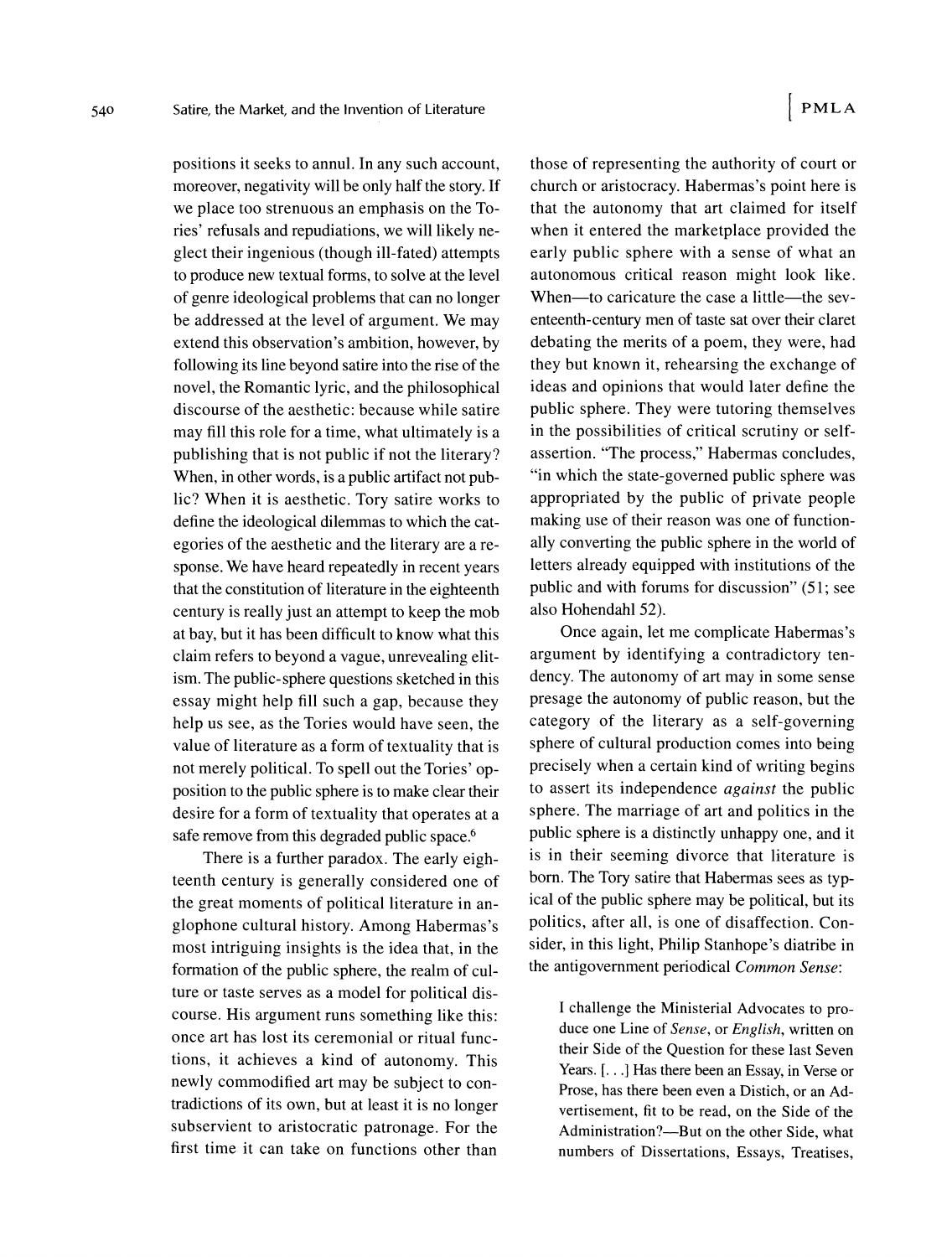Compositions of all Kinds, in Verse and Prose, have been written, with all that Strength of Reasoning, Quickness of Wit, and Elegance of **Ex**pression, which no former Period of Time can equal? Has not every body got by heart, Satires. Lampoons, Ballads, and Sarcasms against the Administration? [...] By what uncommon Fatality then, is this Administration destitute of all Literary Support? (qtd. in Goldgar 9)

Stanhope's bluster is curious. A screed such as his does much to support Habermas's notion of the literary opposition. But one might say that it supports the notion rather too well, exceeding it to the point where the literary has become identical with the oppositional. Stanhope comes perilously close to suggesting that the realm of aesthetic production has become wholly inimical to the realm of government. It is but a short step from here to arguing the complete disassociation of literature from politics. It is, in other words, a short step from saying that humanist literature is opposed to Whig politics to saying that literature as such is opposed to or the opposite of-any politics. If Tory satire is, in effect, a hyperpoliticized literature against politics, it should come as no surprise that this contradiction is, in the long run, untenable. What an eighteenth-century writer of a certain cast of mind requires, therefore, is a cultural category that can partake of the politicized mechanisms of print while distancing itself from the political, securing for the author a critical perch on modernity while staking a more direct claim on our ethical and sentimental faculties. And this, of course, is the category of literature.

But a crucial change has to take place before literature can emerge, and the Tory satirists (just barely) initiate this change. In their attempt to resist commodification, the first generation of writers for the market indulge in a widespread nostalgia for the patronage and manuscript culture of the courtly poets. Literature, however, will make no sense as a concept until writers can forgo this longing for an idealized form of textual circulation and wager instead on a new

form of textual production. They must convince themselves that they can produce a new kind of writerly object, one that can survive commodification intact, one that can make it through the marketplace without being mugged of its excellence. Swift and Pope, by effectively corralling the humanist elite out of the public sphere, help establish the preconditions for literature. So it is with the satirists that culture begins its long and stuttery history of secessionism, trying again and again to claim autonomy from the degraded spheres of politics and economics. Careful attention to the impasse of Tory publicity should help us understand how critics of modernity got going on this perpetual bid for an ever-receding independence. This bid is the story of Raymond Williams's cultured Victorians, bucking against the constricted instrumentality of industrial society. It is the story, too, of Pierre Bourdieu's rather woollier Second Empire bohemians, wearing their contempt as a badge of independence. In the name of Romanticism, aestheticism, or modernism, literature will discover, as though always afresh, that its political projects succeed best when they abjure all reference to the political. It is here, I think, that we must stop short—on discovering that this bold and bitter Adornian point is Tory through and through.

## $\vert$  IV  $\vert$

I have tried to shed some light on a few of our perpetual and common concerns: concerns such as the place of print in the political realm, the place of the author in the marketplace, the place of oppositional thought in dominant institutions, and the place of the literary in the hierarchy of textual forms. First and foremost, however, I am eager to stoke the dwindling debate over the promise and limitations of the public sphere. Most of the important work on the public sphere after Habermas has focused on access, and it is easy to see why. That a contradiction has plagued the public sphere since its inception has been the source of much recent suspicion toward its institutions, to the extent that they can even be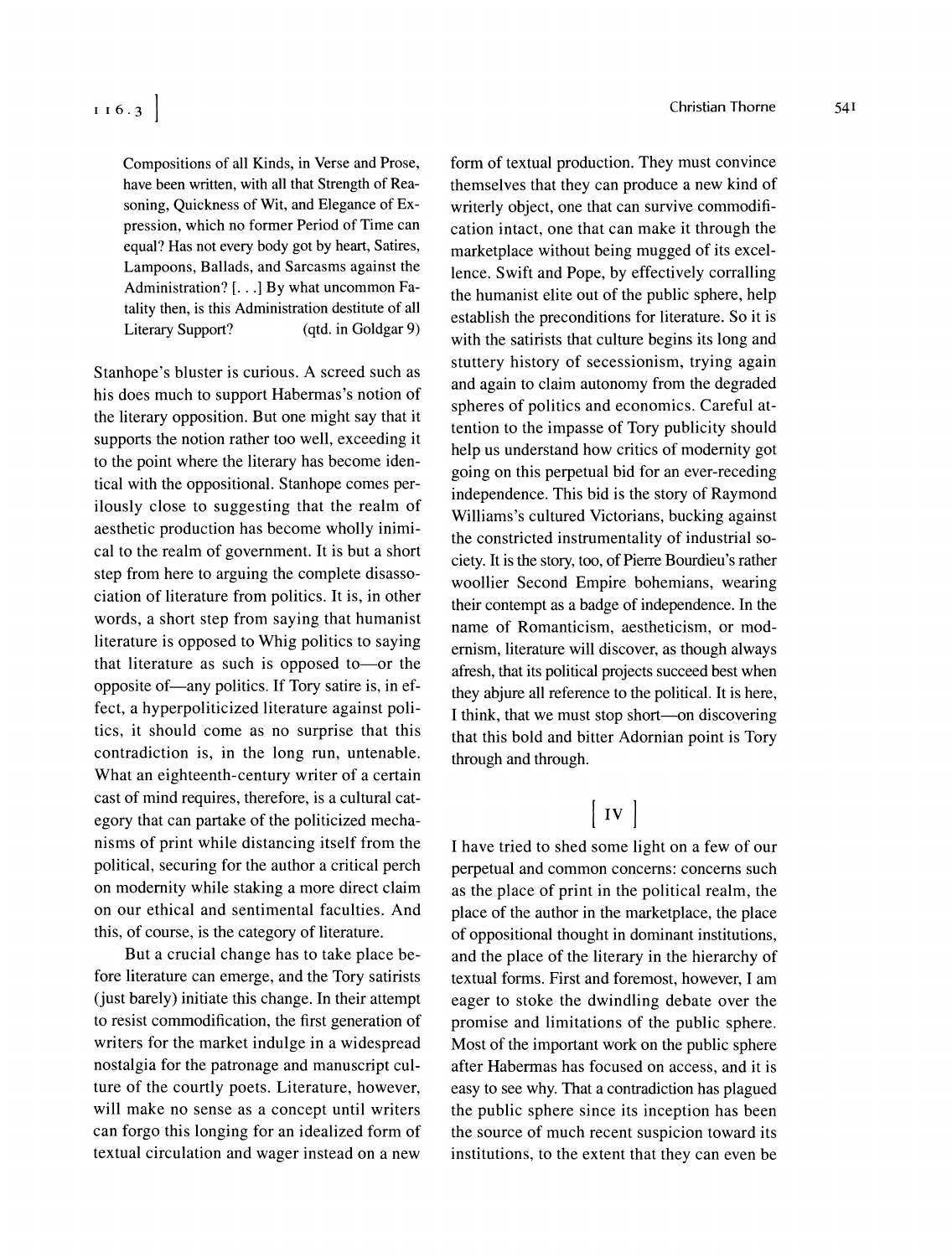said to have survived under late capital. As Habermas notes, the public sphere defines itself as infinitely open and accommodating, as an arena of suasion and not force, free from the coercion and hierarchy that mark social relations in the private sphere and in the administered public space of the state. In practice, however, the public sphere is of course bounded in some familiar and troubling ways. It defines its participants as universal subjects, but this definition merely ensures that only the subjects who can, so to speak, make themselves universal can participate in its exercise of critical reason. It entails "the identification of 'property owner' with 'human being as such'" (88), and I am sure few will be surprised to find that "property owner" and "human being as such" in the eighteenth century come with phalluses firmly attached (Benhabib; Fraser; Landes). Habermas is interested in the public sphere as a promise that is never fulfilled. Subsequent scholars have not had his dialectical patience. Terry Eagleton, for instance, pointedly dismisses the public sphere as the idealized selfimage of the eighteenth-century merchant class, as a pretense of reason that merely masks the chummy accommodation of aristocratic and capitalist interests characteristic of the age (Function). This antagonism is even more pronounced in Michael Warner's work, where the classical public sphere is rarely anything other than a cruel abstraction, the vacuous power play of disembodied subjects ("Mass Public").

These uncompromising hostilities help train our minds on the problem of the public sphere, but I have yet to see in any account an acknowledgment that there was massive and articulate opposition to the institutions of the public sphere from its onset, opposition not just from plebeian or womanly counterpublics but also from the dominant sphere's own elite and disaffected participants. The terms of this opposition—its allegiances, the alternatives it poses (or the lack of them)-have yet to be investigated in any sustained way. Such a project is doubly necessary, because, given the dissenting tenor of recent accounts, an inquiry into the quandaries faced by the public sphere's first opponents should provide us with some small insight into our own muddles and misgivings. That said, it is hard to know in what way the Tory satirists force us to revise our estimate of Habermas. His method is bracingly dialectical, using several interpretive strategies in quick succession. He begins by rigorously delineating the concept that the public sphere generates of itself, the dream of a perfect and collaborative rationality. He then measures the print institutions of the eighteenth century against their own norms and finds them perpetually wanting. Habermas is under no illusions here: the public sphere never matches its own concept but was always exclusive, particularist, and prejudicial. Then, having measured the institutions against their concept, he reverses tack: he measures the theories of publicity, notably Kant's, against the institutions and shows that the theories too are inadequate, because they cannot, as theory, solve the real contradictions of the material structures they seek to describe. Finally—here is where it gets tricky—Habermas launches into a historical narrative, a story that he calls the "degeneration" (Verfall) of the public sphere under monopoly capital. The word  $de$ generation does not quite capture the tenor of Habermas's account, however, which attempts to show not so much that the public sphere fell apart during the nineteenth century but that the conditions of making good on the public sphere became increasingly less available, until they were eclipsed entirely by the administered publicity, the pretended and passive consensus, of public relations and mass culture. One often has the feeling—and this is the strange quality of his book—that Habermas is giving the history of an institution that never existed in the first place and then came, over time, to exist even less. It is uncertain where we should locate the Tories in such a troubled scheme. They demonstrate that a critical-oppositional discourse has felt compelled from the start to establish itself against the public sphere; that if one is inclined to be hostile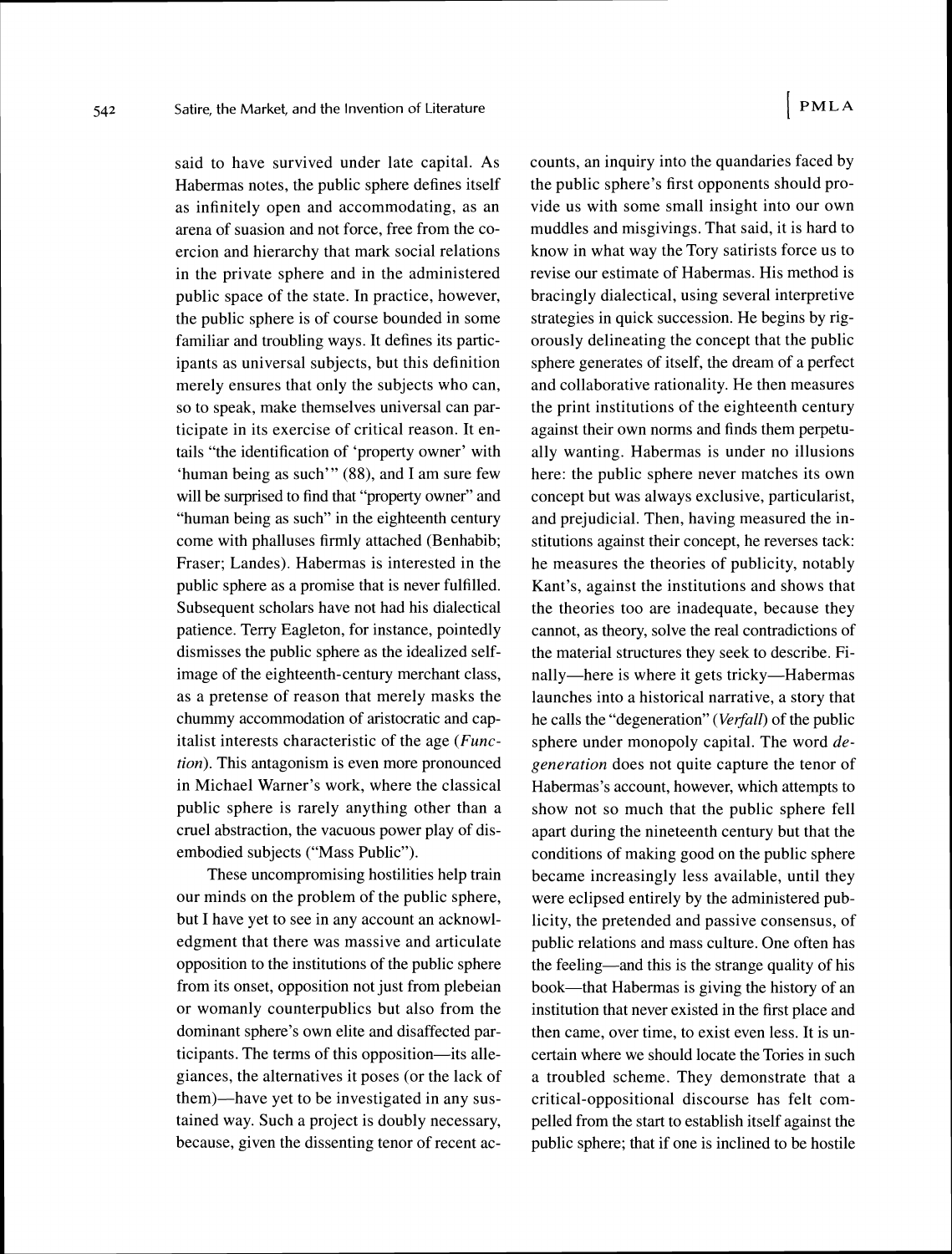toward a commodified public space, there is no reason to wait until monopoly capital arrives to get hot and bothered; that the public sphere takes on its blandly ideological character as soon as it becomes the guardian of commercial society (in a mercantile London and not a monopolized one) and the bureaucratic state (under Walpole and not some welfare regime). Does this sink Habermas's account? That depends on whether one thinks that his normative claims require a pristine public sphere, operating in actual fact, to serve as historical anchor or original source.

What seems clear to me, however, is that the Tory satirists, in all their histrionic brilliance and political impotence, are a standing rebuke to any of us who would like to pursue a politics beyond the public sphere. They are a mocking reminder of our continued and quixotic attempt to write our way out of institutions we cannot at present change. Beyond the questions of print and the public sphere, I see this argument as an exercise in what Louis Althusser calls "the history of the theoretical" (49). To turn our sights on Tory satire is to furnish ourselves with the simple but necessary reminder that our criticisms of modern institutions have a kind of history, a history that is internal to these institutions. The Tory critique of the public sphere takes place in a more general discourse of skepticism-a blanket suspicion of modern epistemology, modern science, modern philosophy, the modern institutions of learning; and it is clear that, in our own scattershot way, we have come to share much of that skepticism. Can we interrogate our skeptical theoretical lineage with the same tough-mindedness, the same sharp eye for contradiction and the shifting historical ground, that we have brought to bear on the institutions of public reason? This essay is a rudimentary attempt to take up that challenge.

#### **NOTES**

the left-any left. To cite just two further examples: Pope and Swift are the surprise heroes of E. P. Thompson's epic of precapitalist use rights. *Whigs und Hunters* (see esp. 216-18: see also Thompson, *Poverty* 42). Thompson finds in Tory disaffection an approximation of his own populist Marxism. Its traditionalist and radical humanism functions as a kind of placeholder: it is at least the possibility of something outside capital, a position that has not yet resigned itself to the seeming inevitability of commerce and corruption. For Edward Said, Swift is the model of the organic intellectual, and his satire is the model of "activist" writing, at once politically intransigent and theoretically reflective. It is our business, then. to rescue Swift from his accidental Toryism and to make of him instead "the exemplary author for vanguard contemporary criticism" (72-73). The poststructuralist Swift. in turn, remains a familiar figure. a deliciously excremental theorist of textuality and the body, anticolonialist, mischievous, materialist (Eagleton, Benjamin).

 $2$  Bolingbroke writes. "The utmost that private men can do, who remain untainted by the general contagion. is to keep the spirit of liberty alive in a few breasts: to protest against what they cannot hinder, and to claim on every occasion what they cannot by their own strength recover" (249).

 $3$  Pope, for his part, issues a series of widely read poems later in his career announcing that he has relinquished his public vocation as a poet and will retreat henceforth into the carefully staged privacy of Twickenham. See the *Epistle to DrArbr(thnot* and *The Second Epistle of the Second Book of Horace Imitated, which contains the lines "Go, lofty poet!* and in such a crowd. / Sing thy sonorous verse-but not aloud" (lines 108-09).

'Swift and his fellows break with a traditional practice that one might imagine was still available to them---namely, scribal publication or manuscript circulation. Many of the Restoration's more scurrilous satires, like courtly poetry before them, circulated primarily among the writers' intimates. Tory satire remains in some sense personal-personal in its invective and in its rarely bestowed praise—but it becomes more conspicuous for cultivating this personal tone in the impersonal marketplace of print.

<sup>5</sup> Tory writing invites us to see this contradiction as fairly dire, but it is not necessary to experience self-critique in these terms. It is possible to say that critique is naturally reflexive. in which case the contradiction outlined here loses its sting: if those in the public sphere insist on the value of critique, they will surely turn critique on themselves. This is no contradiction. or if it is, it is a contradiction easily weathered, for it is just the logic of critique unfolding. If we can grasp the difference between these two ways of experiencing critique's reflexivity, then we can grasp the difference between the Tory satirists and Joseph Addison and Richard Steele. with whom they otherwise seem to share much. Addison and Steele's *Spectutor* is a critique of critique in this other. less harried sense, in which the public sphere comes, with genial good humor, to subject itself to self-review. See *Spectator*, no. 124.

Eighteenth-century studies is, in fact, crowded with attempts to conscript Swift and (to a lesser extent) Pope for